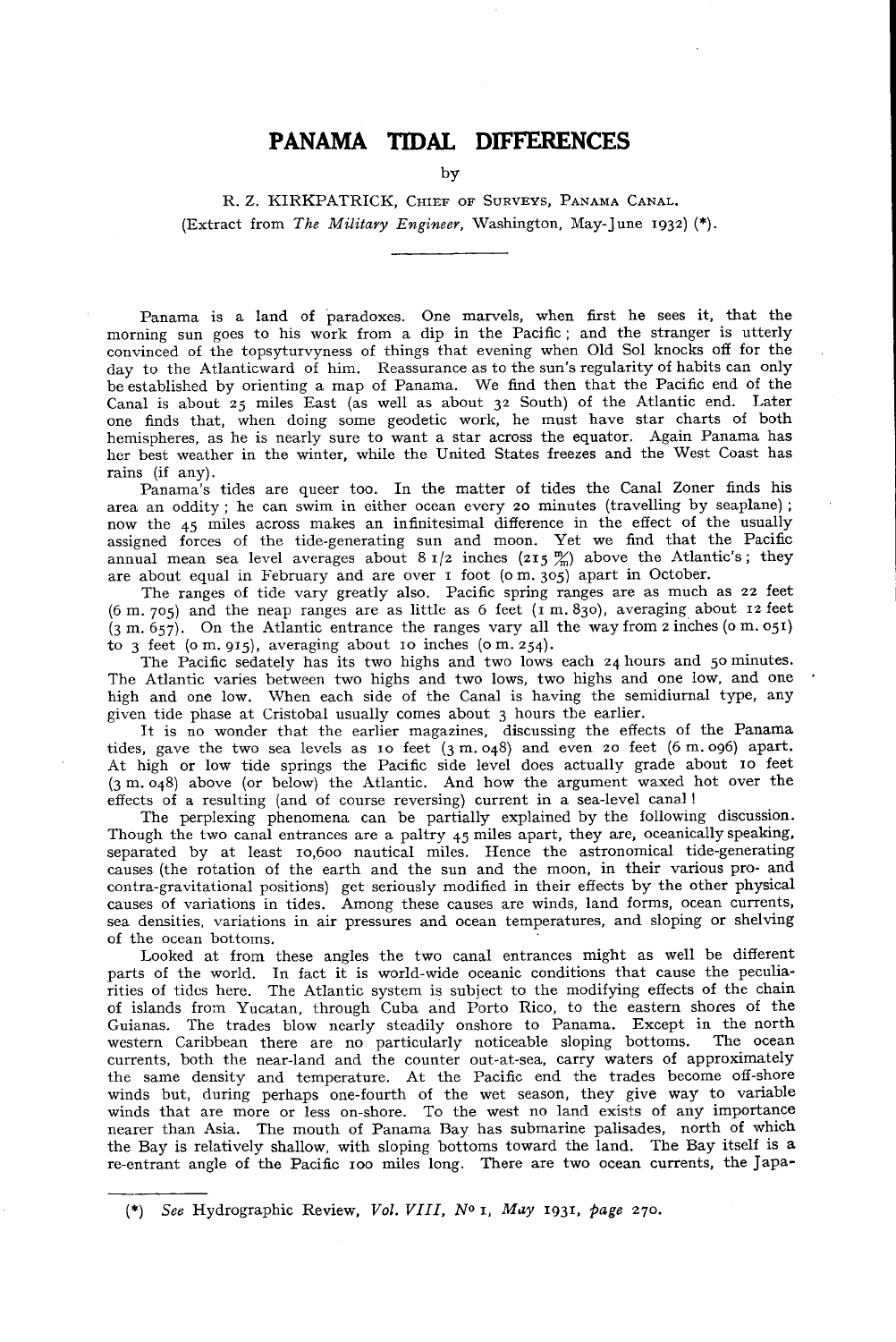**nese or Mexican (of warm water) and the Peruvian or Antarctic (a heavy, cold, and usually under surface water), variably meeting each other in the general neighborhood of the mouth of Panama Bay. It is readily seen that the resultant effects of all these discordancies are not subject to careful analysis of the various component causes; certainly not until much more is known of the meteorology and oceanology of both the Atlantic and Pacific.**

## *A M E R IC A N T ID A L RECOR D S.*

**The Americans have kept fair tidal records at both entrances of the canal since 1905; early harbor construction caused the staffs to be changed several times, but excellent records exist for the period since 1909. Furthermore the staffs have been intertied twice''by trans-isthmian precise levels. For two years (1905-1906) the tide** station in the Pacific was at Naos Island, 3 miles out in the Bay. At that time Balboa **had one steel dock in the tidal mouth of the Grande River. Later a real harbor was developed and the tide station was moved in, though with misgivings as to the effects of the river flow. After making records through two dry seasons and one wet season, Pacific tide levels were calculated. The engineer found that his wet season record was** nearly I foot  $(305 \frac{m}{6})$  higher than the dry record, so he charged it to the effects of



**river flow and threw it out. Not until some time later, when the canal made this river lose its identity and its effect, and when precise levels via the new Naos Island Breakwater to the old station showed the same characteristics, were the wet season sea levels understood. It has likewise been proven from a two-year record run at Taboga Island, several miles out in the Bay, that its sea level checked those of Balboa and Naos Island, regardless of the Grande River's flow (which was never large anyhow).**

**As already stated, Balboa has the semidiurnal (two highs and two lows) type of tides daily. Cristobal's vary : semidiurnal, diurnal and intermediate types occur monthly. Figure shows that during the twenty-four hours between 8 a. m., November 30, to 8 a. m., December 1, 1930, Cristobal had virtually no tide ; at spring tide, October 23-24, 1930, she had two highs and one low, with a near synchronization of the times of low tides on the two sides of the canal at just about midnight.**

**On account of the regularity of the tides at Balboa the Panama Canal's records** are used by **and Geodetic Survey as a basis for their tidal predictions between California and**

**Ecuador. That is, Balboa is Standard Port for tidal predictions for all intermediate ports on that long coast. Until 1932 the nonconsequence and irregularity of Cristobal's tides have prevented tidal data or predictions to be published. However, the**